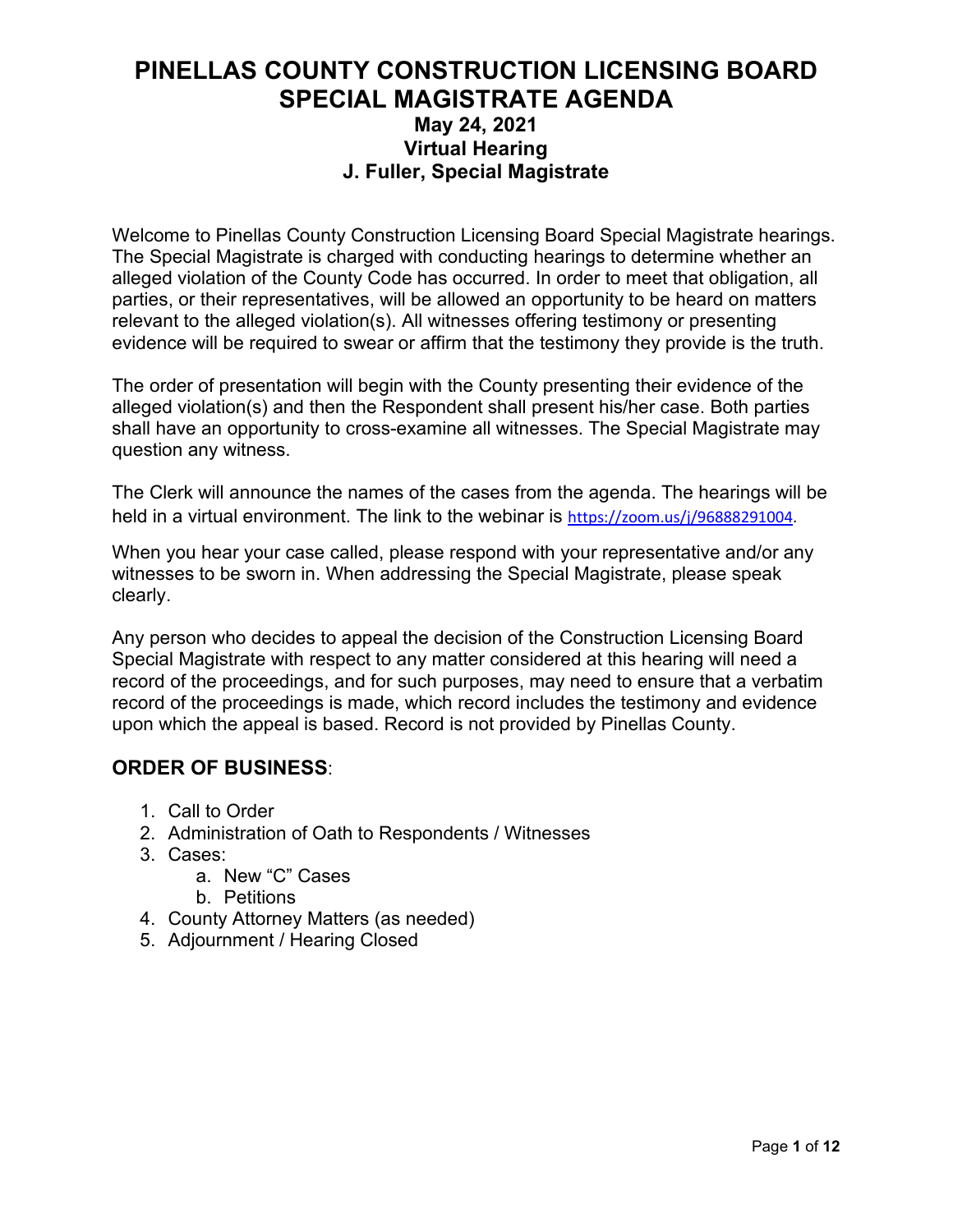# **May 24, 2021 9:00 A.M.**

| ITEM: 1                                                                                                                           |                                                                                                                                                                                                                  |                                                                                                                                                                                                                            |
|-----------------------------------------------------------------------------------------------------------------------------------|------------------------------------------------------------------------------------------------------------------------------------------------------------------------------------------------------------------|----------------------------------------------------------------------------------------------------------------------------------------------------------------------------------------------------------------------------|
| <b>MATTER:</b><br><b>CASE NO:</b><br>CITATION(S) NO:<br><b>RESPONDENT:</b><br><b>NOTICE ADDRESS:</b><br><b>VIOLATION ADDRESS:</b> | <b>Contractor Licensing Violation(s)</b><br>2021-1136<br>C21-276; C21-277; C21-278<br>Kathleen Marie Siedlecki<br>Kathleen Marie Siedlecki<br>103 Schooner Dr.<br>Palm Harbor, FL 34683<br>2600 Paula Drive, #5C |                                                                                                                                                                                                                            |
|                                                                                                                                   | Dunedin, FL 34698                                                                                                                                                                                                |                                                                                                                                                                                                                            |
| <b>VIOLATION:</b>                                                                                                                 |                                                                                                                                                                                                                  |                                                                                                                                                                                                                            |
| <b>Code Section</b><br>$22-14(1)$                                                                                                 | Location<br>2600 Paula Drive, #5C<br>Dunedin, FL 34698                                                                                                                                                           | Violation<br>C21-276<br>Unlicensed contracting by<br>subcontracting work to an<br>unlicensed contractor David<br><b>Quasius DBA: Todd Quasius</b><br>LLC, to perform full interior<br>renovation in Pinellas County<br>FL. |
| $22-14(8)$                                                                                                                        | 2600 Paula Drive, #5C<br>Dunedin, FL 34698                                                                                                                                                                       | C21-277<br>Subcontracting work to an<br>unlicensed contractor David<br><b>Quasius DBA: Todd Quasius</b><br>LLC, to perform full interior<br>renovation in Pinellas County<br>FL.                                           |
| $22-14(5)$                                                                                                                        | 2600 Paula Drive, #5C<br>Dunedin, FL 34698                                                                                                                                                                       | C21-278<br>Work without the required<br>permit to perform interior<br>renovations in Pinellas<br>County, FL.                                                                                                               |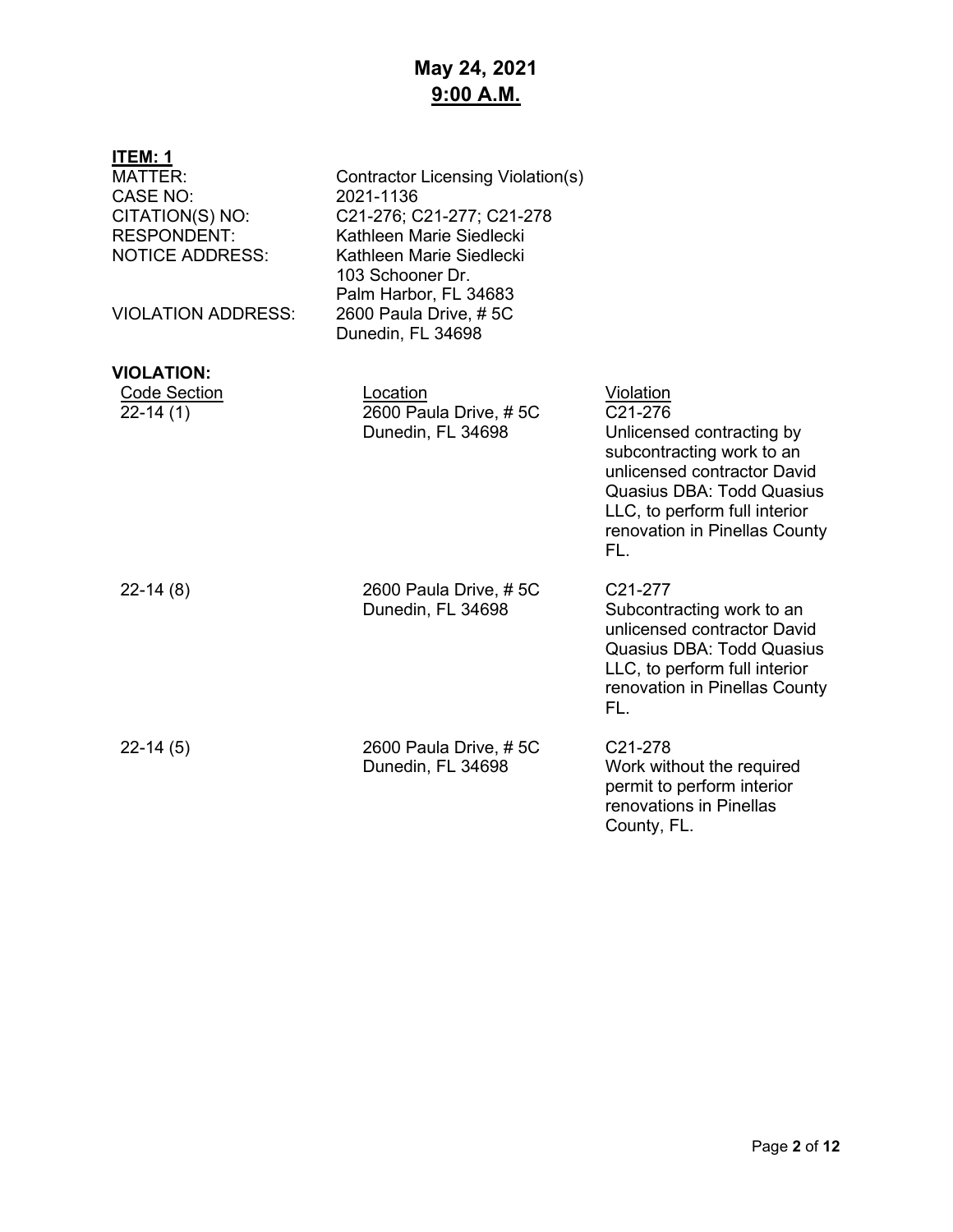# **May 24, 2021 9:30 A.M.**

| ITEM: 2<br><b>MATTER:</b><br>CASE NO:<br>CITATION(S) NO:<br><b>RESPONDENT:</b><br><b>NOTICE ADDRESS:</b><br><b>VIOLATION ADDRESS:</b> | Contractor Licensing Violation(s)<br>2021-1136-2<br>C21-279; C21-280<br><b>David Glenn Quasius</b><br>David Glenn Quasius<br>925 S Palm Dr<br>Largo, FL 33770<br>2600 N Paula Drive, #5C |                                                                                                                                                                      |
|---------------------------------------------------------------------------------------------------------------------------------------|------------------------------------------------------------------------------------------------------------------------------------------------------------------------------------------|----------------------------------------------------------------------------------------------------------------------------------------------------------------------|
|                                                                                                                                       | Dunedin, FL 34698                                                                                                                                                                        |                                                                                                                                                                      |
| <b>VIOLATION:</b><br><b>Code Section</b><br>$22-14(1)$                                                                                | Location<br>2600 N Paula Drive, #5C<br>Dunedin, FL 34698                                                                                                                                 | Violation<br>C <sub>21</sub> -279<br>Unlicensed contracting to<br>perform full interior<br>renovation including electrical<br>and plumbing in Pinellas<br>County FL. |
| $22-14(5)$                                                                                                                            | 2600 N Paula Drive, #5C<br>Dunedin, FL 34698                                                                                                                                             | C21-280<br>Work without the required<br>permit for interior renovation<br>in Pinellas County FL.                                                                     |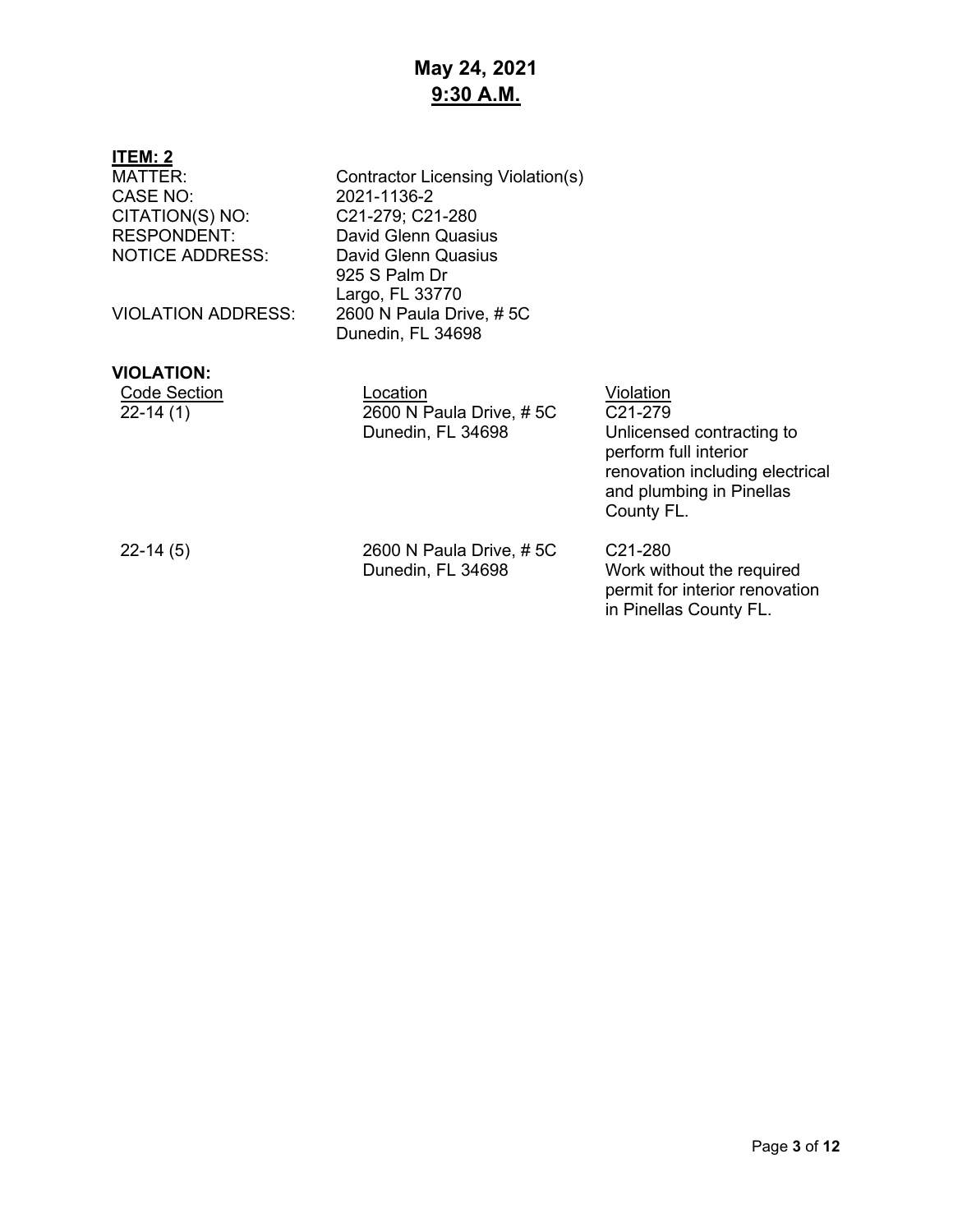### **May 24, 2021 10:00 A.M.**

# **ITEM: 3**

CASE NO: 2021-1124<br>CITATION(S) NO: C21-266 CITATION(S) NO: C21-266<br>RESPONDENT: Carmine Villano RESPONDENT: NOTICE ADDRESS: Carmine Villano

VIOLATION ADDRESS:

Contractor Licensing Violation(s) 5705 Holly Ct. Palm Harbor, FL 34685<br>750 San Salvador Drive Dunedin, FL 34698

#### **VIOLATION:**

Code Section Location Location Location Violation<br>22-14 (6) 750 San Salvador Drive C21-266 750 San Salvador Drive Dunedin, FL 34698

C21-266 Unlicensed advertising for handyman services in Pinellas County, FL Licensed to do Home Inspections HI # 12514 only in the State of FL.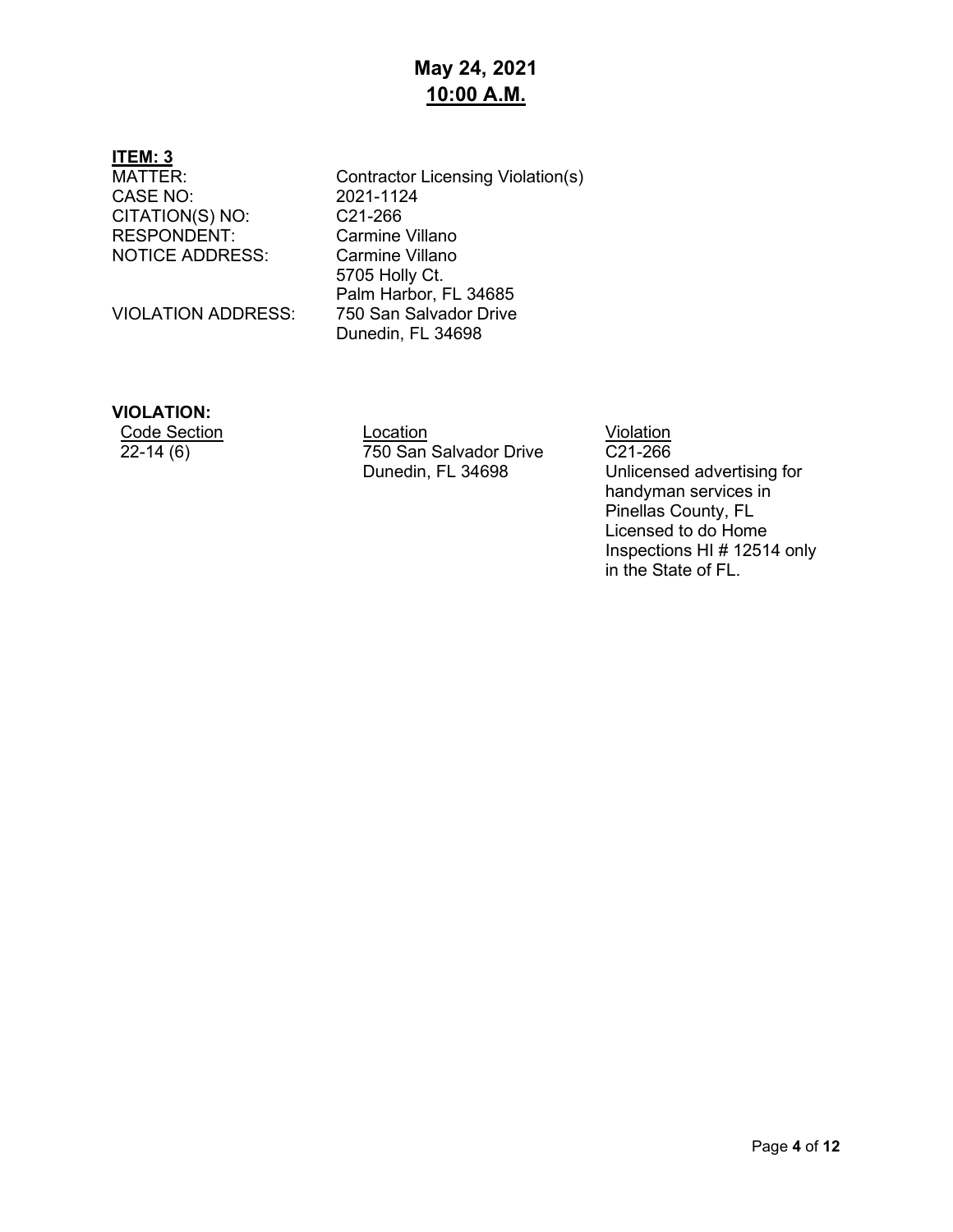# **May 24, 2021 11:30 A.M.**

| <b>ITEM: 4</b><br><b>MATTER:</b><br>CASE NO:<br>CITATION(S) NO:<br><b>RESPONDENT:</b><br><b>NOTICE ADDRESS:</b> | Contractor Licensing Violation(s)<br>2021-0866<br>C20-1603; C20-1604<br>Michael Chad Beall<br><b>Michael Chad Beall</b><br>5618 Half Moon Lake Road<br>Tampa, FL 33625 |                                                                                                                   |
|-----------------------------------------------------------------------------------------------------------------|------------------------------------------------------------------------------------------------------------------------------------------------------------------------|-------------------------------------------------------------------------------------------------------------------|
| <b>VIOLATION ADDRESS:</b>                                                                                       | chadbeallremodeling.com<br>and<br>Angie's List Tampa, Pinellas and Pasco Nov 2020 Addition                                                                             |                                                                                                                   |
| <b>VIOLATION:</b><br><b>Code Section</b><br>$22 - 14(7)$                                                        | Location<br>chadbeallremodeling.com                                                                                                                                    | Violation<br>C20-1603<br>Advertising without a license<br>number listed in<br>advertisement in Pinellas Co<br>FL. |
| $22 - 14(7)$                                                                                                    | Angie's List Tampa, Pinellas<br>and Pasco Nov 2020 Addition                                                                                                            | C <sub>20</sub> -1604<br>Advertising without including<br>license number in Pinellas<br>Co. FL                    |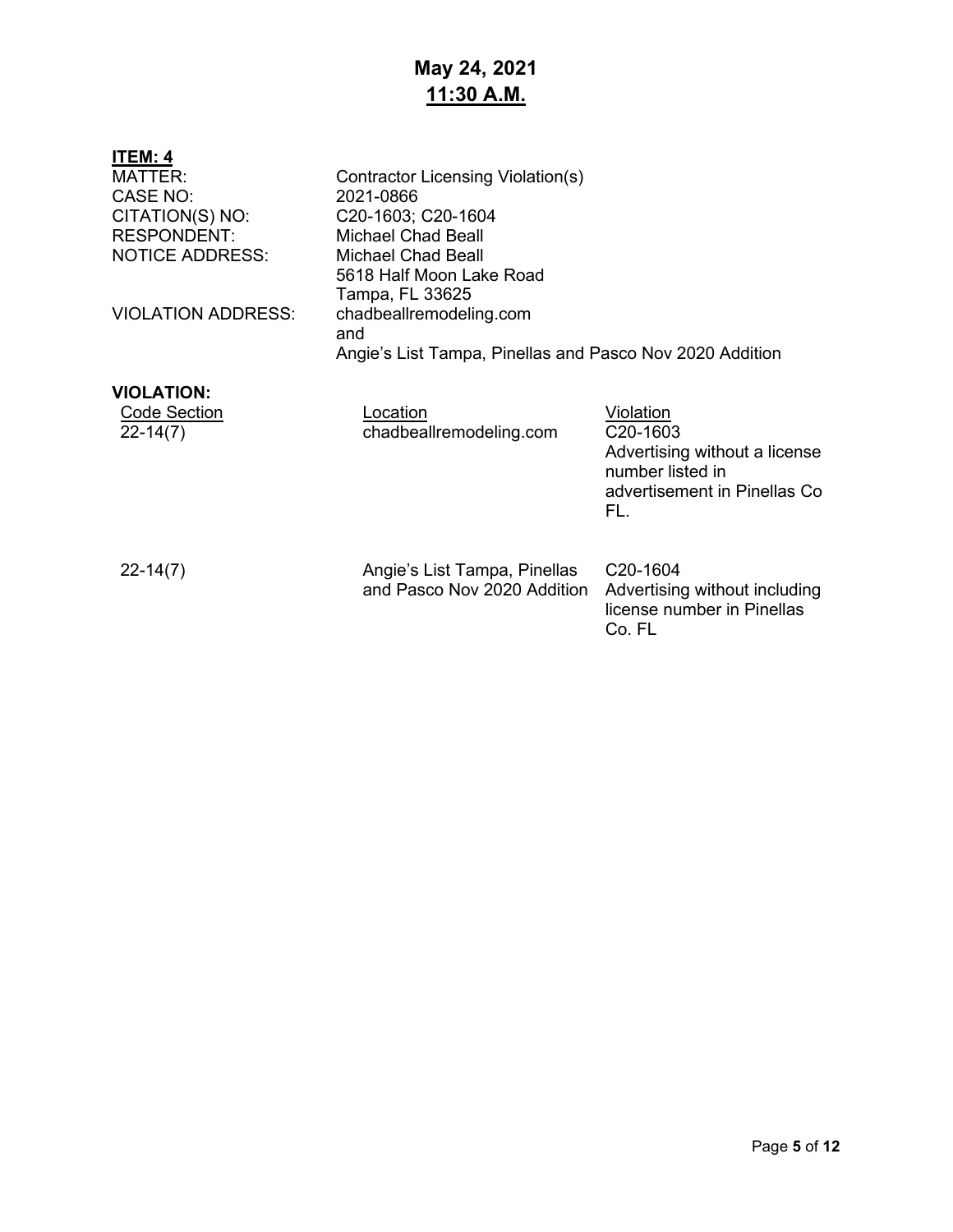### **May 24, 2021 1:00 P.M.**

# **ITEM: 5**

CASE NO: 2021-1015<br>CITATION(S): C21-156 CITATION(S): RESPONDENT: Robert David Gruber NOTICE ADDRESS: Robert David Gruber

VIOLATION ADDRESS:

#### **VIOLATION:**

| Code Section |
|--------------|
| 22-14 (7)    |

Contractor Licensing Violation(s) 9119 Cypress Keep Lane Odessa, FL 33556-3150 Crystal Beach, FL 34681

Location Violation 22-14 (7) 555 Gulf Drive Crystal Beach, FL 34681

C21-156

Engage in an activity requiring a permit without having obtained appropriate permit for work involved/drywall.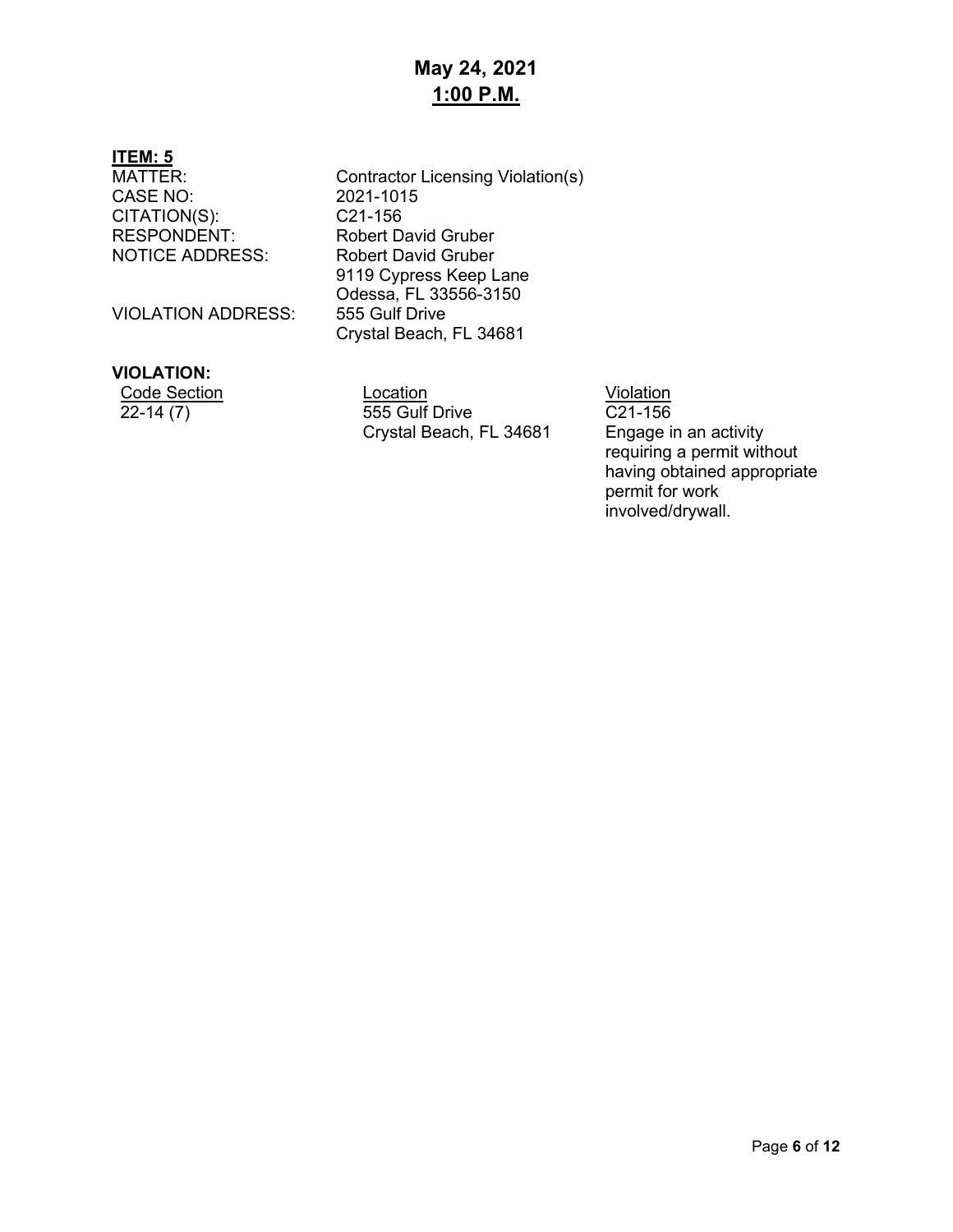## **May 24, 2021 1:30 P.M.**

| ITEM: 6<br><b>MATTER:</b><br><b>CASE NO:</b><br>CITATION(S):<br><b>RESPONDENT:</b><br><b>NOTICE ADDRESS:</b><br><b>VIOLATION ADDRESS:</b> | Contractor Licensing Violation(s)<br>2021-1015<br>C19-3743 ; C19-3744<br>John Rourke<br>John Rourke<br>6013 45 <sup>th</sup> Ave N.<br>Kenneth City, FL 33709<br>1865 Sunrise Blvd<br>Clearwater, FL 33760 |                                                                                                                                                                                                                                                                                  |
|-------------------------------------------------------------------------------------------------------------------------------------------|------------------------------------------------------------------------------------------------------------------------------------------------------------------------------------------------------------|----------------------------------------------------------------------------------------------------------------------------------------------------------------------------------------------------------------------------------------------------------------------------------|
| <b>VIOLATION:</b>                                                                                                                         |                                                                                                                                                                                                            |                                                                                                                                                                                                                                                                                  |
| <b>Code Section</b><br>$22-14(7)$                                                                                                         | Location<br>1865 Sunrise Blvd<br>Clearwater, FL 33760                                                                                                                                                      | Violation<br>C19-3743<br>Advertising via contract for<br>room addition under<br>company name Indoor<br><b>Outdoor Remodeling with</b><br>license number CBC1252151<br>when company name is not<br>registered to the license<br>number listed.                                    |
| $22 - 14(1)$                                                                                                                              | 1865 Sunrise Blvd<br>Clearwater, FL 33760                                                                                                                                                                  | C <sub>19</sub> -3744<br>Engaging in the activity of<br>contracting for room addition<br>under company name Indoor<br><b>Outdoor Remodeling with</b><br>license number CBC1262836<br>when company name is not<br>registered with the PCCLB<br>with the license number<br>listed. |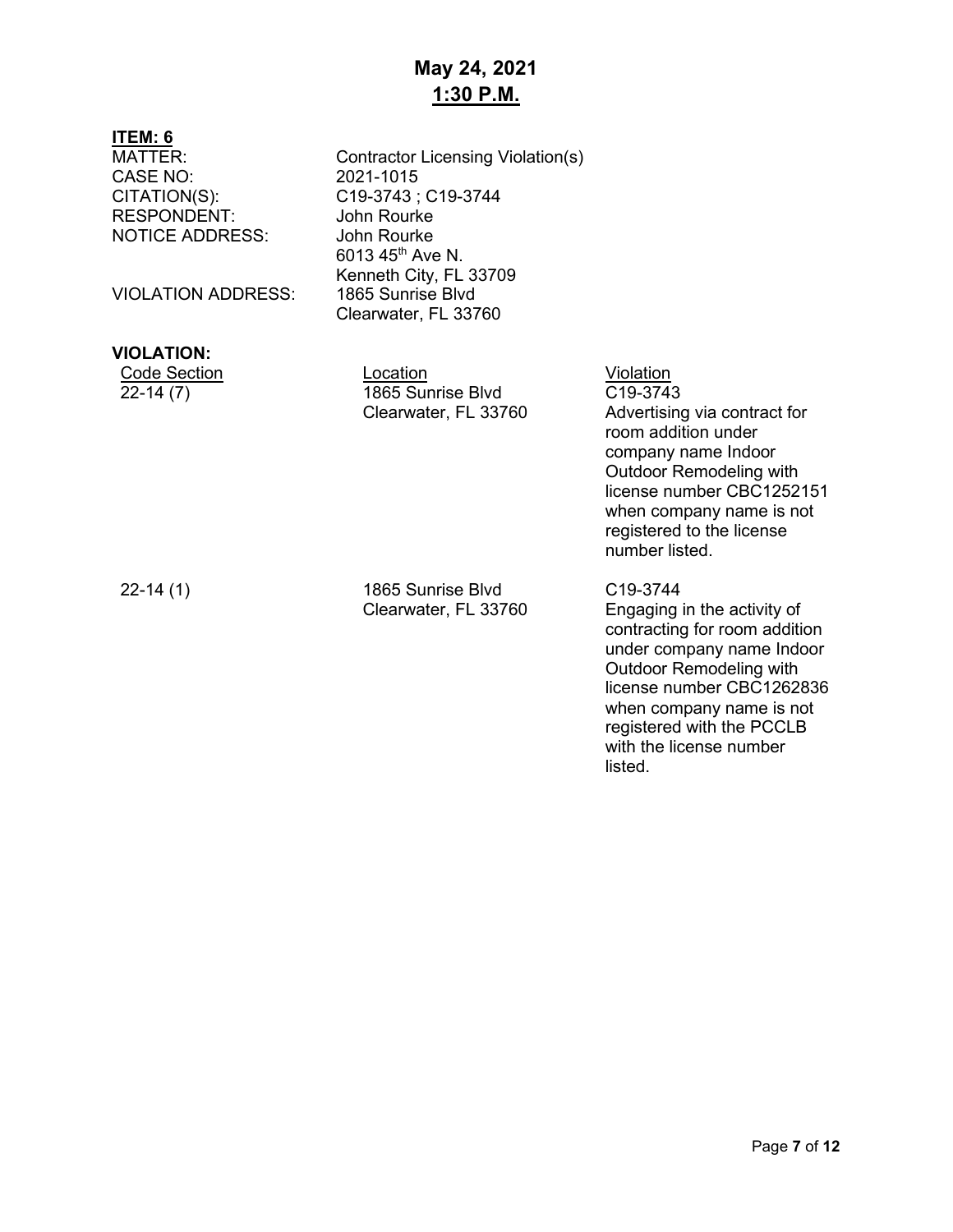# **May 24, 2021 2:00 P.M.**

| <b>ITEM: 7</b>            |                                          |                                                            |
|---------------------------|------------------------------------------|------------------------------------------------------------|
| <b>MATTER:</b>            | <b>Contractor Licensing Violation(s)</b> |                                                            |
| <b>CASE NO:</b>           | 2020-0558                                |                                                            |
| CITATION(S):              |                                          | C20-1372; C20-1373; C20-1374; C20-1375; C20-1376; C20-1377 |
| <b>RESPONDENT:</b>        | Dale Lee                                 |                                                            |
| <b>NOTICE ADDRESS:</b>    | Dale Lee                                 |                                                            |
|                           | 1522 Crossbridge Dr                      |                                                            |
|                           | Brandon, FL 33510                        |                                                            |
| <b>VIOLATION ADDRESS:</b> | 725 Bay St                               |                                                            |
|                           | Dunedin, FL 34698<br>and                 |                                                            |
|                           | 8339 75 <sup>th</sup> Street             |                                                            |
|                           | Seminole, FL 33777                       |                                                            |
|                           | and                                      |                                                            |
|                           | 2125 N 20th St                           |                                                            |
|                           | St. Petersburg, FL 33712                 |                                                            |
|                           |                                          |                                                            |
|                           |                                          |                                                            |
| <b>VIOLATION:</b>         |                                          |                                                            |
| <b>Code Section</b>       | <b>Location</b>                          | <b>Violation</b>                                           |
| $22-14(1)$                | 725 Bay St                               | C20-1372                                                   |
|                           | Dunedin, FL 34698                        | Engaging in activity of<br>contracting for roofing and     |
|                           |                                          | interior remodel including                                 |
|                           |                                          | electric without holding active                            |
|                           |                                          | <b>PPCLB</b> construction                                  |
|                           |                                          | license/certificate.                                       |
|                           |                                          | C <sub>20</sub> -1373                                      |
| $22-14(6)$                | 725 Bay St<br>Dunedin, FL 34698          | Advertising via contract for                               |
|                           |                                          | roofing and interior remodel                               |
|                           |                                          | including electric without                                 |
|                           |                                          | holding active PCCLB                                       |
|                           |                                          | construction                                               |
|                           |                                          | license/certificate.                                       |
| $22 - 14(1)$              | 8339 75 <sup>th</sup> Street             | C20-1374                                                   |
|                           | Seminole, FL 33777                       | Engaging in activity of                                    |
|                           |                                          | contracting for interior,                                  |
|                           |                                          | bathroom and kitchen                                       |
|                           |                                          | remodel including electric                                 |
|                           |                                          | without holding active PPCLB                               |
|                           |                                          | construction<br>license/certificate.                       |
|                           |                                          |                                                            |
| $22 - 14(6)$              | 8339 75th Street                         | C <sub>20</sub> -1375                                      |
|                           | Seminole, FL 33777                       | Advertising via contract for                               |
|                           |                                          | interior, bathroom, and                                    |
|                           |                                          | kitchen remodel including                                  |
|                           |                                          | electric without holding active                            |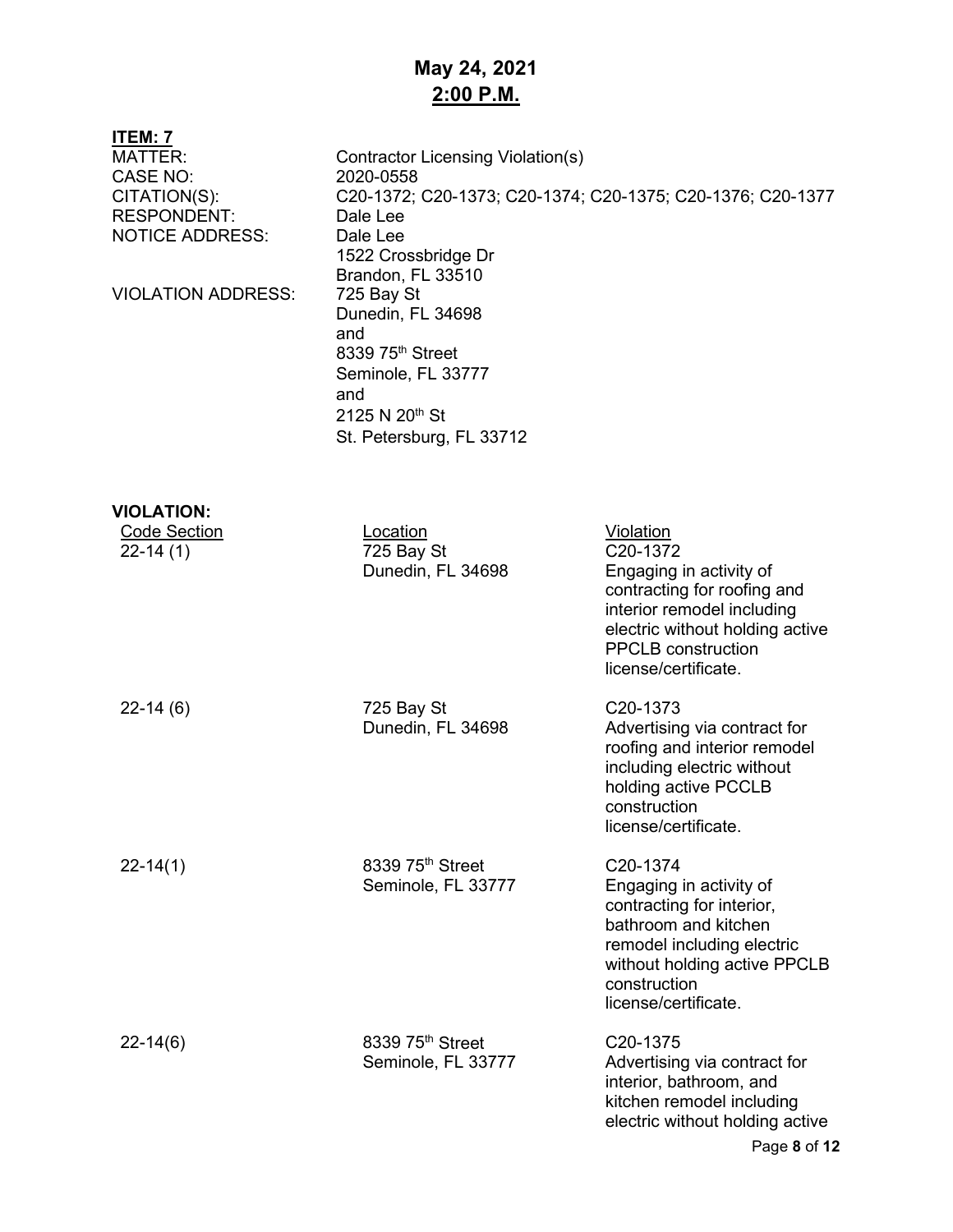| <b>Code Section</b> | _ocation                                               | Violation<br><b>PCCLB</b> construction<br>license/certificate.                                                                                                                                              |
|---------------------|--------------------------------------------------------|-------------------------------------------------------------------------------------------------------------------------------------------------------------------------------------------------------------|
| $22 - 14(1)$        | 2125 N 20 <sup>th</sup> St<br>St. Petersburg, FL 33712 | C <sub>20</sub> -1376<br>Engaging in activity of<br>contracting for interior,<br>bathroom and kitchen<br>remodel including electric<br>without holding active PPCLB<br>construction<br>license/certificate. |
| $22 - 14(6)$        | 2125 N $20^{th}$ St<br>St. Petersburg, FL 33712        | C <sub>20</sub> -1377<br>Advertising via contract for<br>interior, bathroom, and<br>kitchen remodel including<br>electric without holding active<br><b>PCCLB</b> construction<br>license/certificate.       |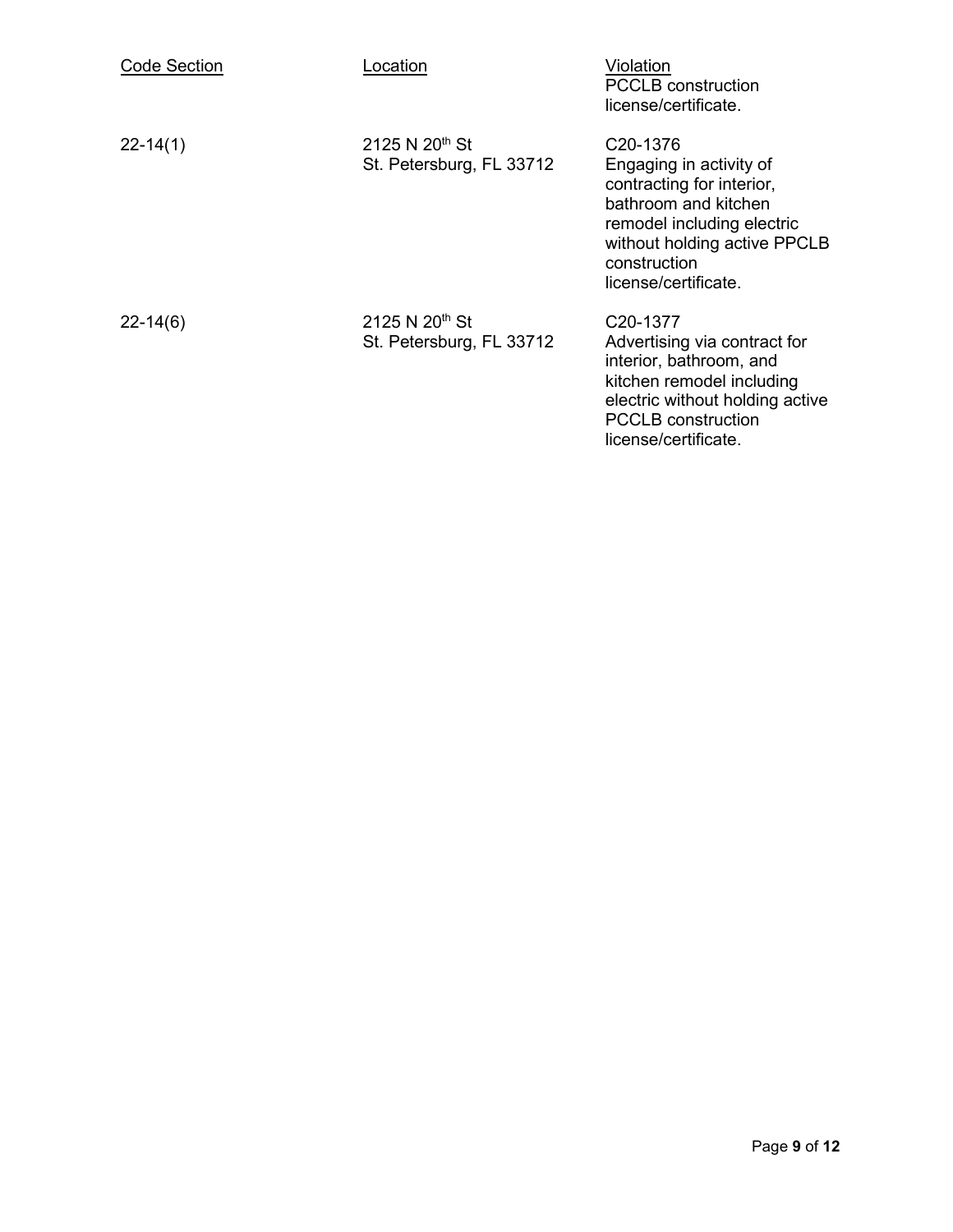## **May 24, 2021 2:30 P.M.**

| <u>ITEM: 8</u><br><b>MATTER:</b><br><b>CASE NO:</b> | Contractor Licensing Violation(s)<br>2020-0367                                                                                                                                                 |                                                                                                                                                                                                                |
|-----------------------------------------------------|------------------------------------------------------------------------------------------------------------------------------------------------------------------------------------------------|----------------------------------------------------------------------------------------------------------------------------------------------------------------------------------------------------------------|
| <b>CITATION NO:</b>                                 | C20-881; C20-882; C20-883; C20-910; C20-911; C20-912; C20-<br>913;C20-914; C20-915; C20-916                                                                                                    |                                                                                                                                                                                                                |
| <b>RESPONDENT:</b><br><b>NOTICE ADDRESS:</b>        | <b>Michael Bergold</b><br><b>Michael Bergold</b><br>44 Gulfwinds Dr W<br>Palm Harbor, FL 34683<br>and<br><b>McGuire Law Offices</b><br>Attn: John F. McGuire. Esq.<br>1173 NE Cleveland Street |                                                                                                                                                                                                                |
| <b>VIOLATION ADDRESS:</b>                           | Clearwater, FL 33755<br>1556 Cleveland St<br>Clearwater, FL 33756                                                                                                                              |                                                                                                                                                                                                                |
| <b>VIOLATION:</b>                                   |                                                                                                                                                                                                |                                                                                                                                                                                                                |
| <b>Code Section</b><br>$22-14(1)$                   | Location<br>1556 Cleveland St<br>Clearwater, FL 33756                                                                                                                                          | Violation<br>C20-881<br>Engaging in activity of<br>contracting for kitchen and<br>dining room remodel also<br>electric work without holding<br>an active PPCLB<br>construction<br>license/certificate.         |
| $22-14(6)$                                          | 1556 Cleveland St<br>Clearwater, FL 33756                                                                                                                                                      | C <sub>20</sub> -882<br>Advertising via estimate<br>#000309 for kitchen and<br>dining room remodel also<br>involving electric work when<br>not holding an active PPCLB<br>construction<br>license/certificate. |
| $22 - 14(4)$                                        | 1556 Cleveland St<br>Clearwater, FL 33756                                                                                                                                                      | C20-883<br>Holding out on estimate<br>#000309 as being a licensed<br>contractor with license<br>number CGC061522 when<br>license number is not<br>registered to Bergold<br>Construction.                       |
| $22 - 14(5)$                                        | 1556 Cleveland St<br>Clearwater, FL 33756                                                                                                                                                      | C20-910<br>Engaging in the activity of<br>kitchen, bathroom, dining                                                                                                                                            |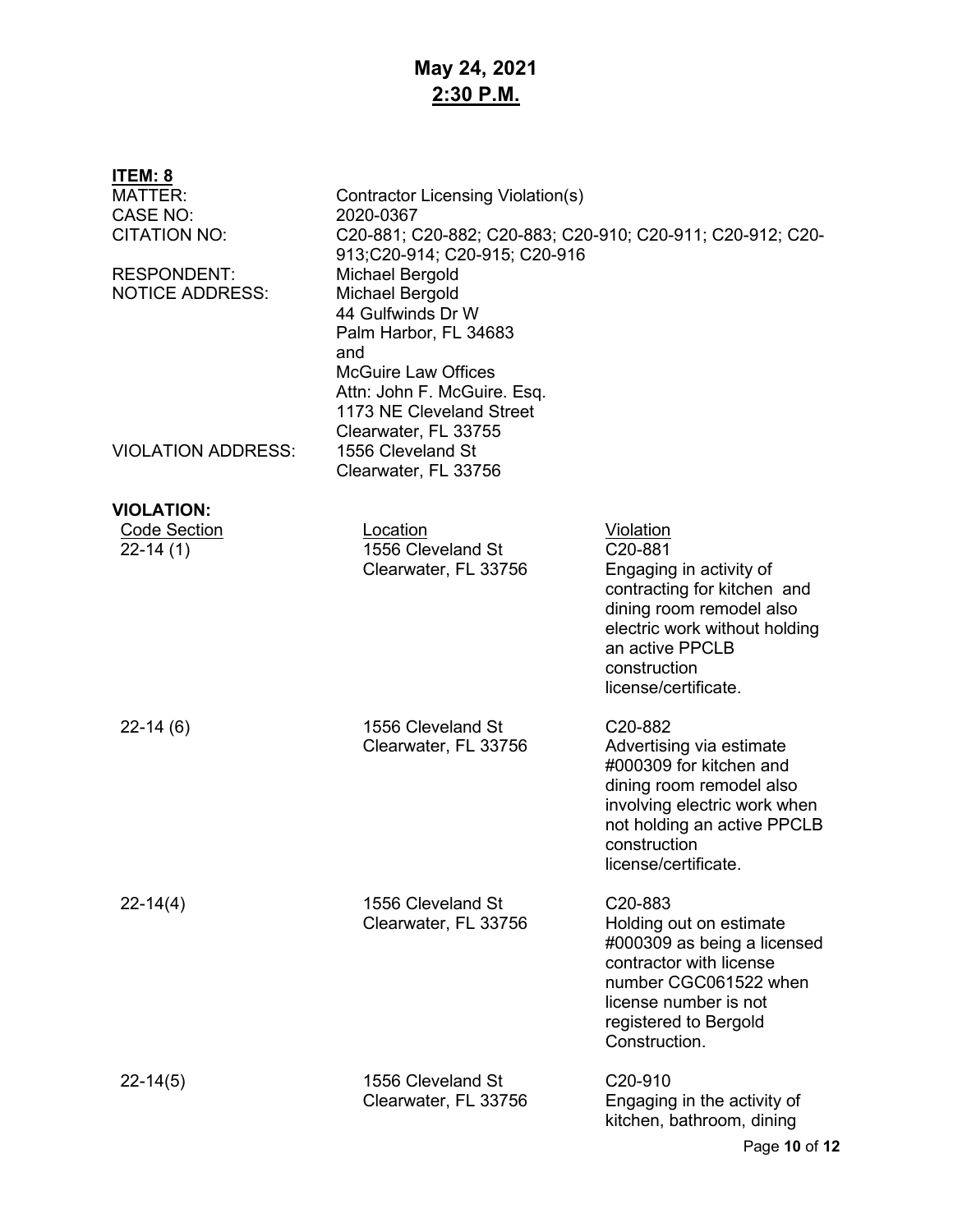| <b>Code Section</b> | Location                                  | Violation<br>room remodel without pulling<br>required permits prior to the<br>start of work.                                                                                                |
|---------------------|-------------------------------------------|---------------------------------------------------------------------------------------------------------------------------------------------------------------------------------------------|
| $22 - 14(1)$        | 1556 Cleveland St<br>Clearwater, FL 33756 | C <sub>20</sub> -911<br>Engaging in activity of<br>contracting for bathroom<br>remodel without holding a<br>active PPCLB construction<br>license/certificate.                               |
| $22 - 14(6)$        | 1556 Cleveland St<br>Clearwater, FL 33756 | C <sub>20</sub> -912<br>Advertising via invoice<br>#000307 for bathroom<br>remodel without holding a<br>active PCCLB construction<br>license/certificate.                                   |
| $22-14(4)$          | 1556 Cleveland St<br>Clearwater, FL 33756 | C21-913<br>Holding out on invoice<br>#000307 as being licensed<br>contractor with license<br>number CGC061522 when<br>license is not registered to<br><b>Bergold Construction.</b>          |
| $22-14(1)$          | 1556 Cleveland St<br>Clearwater, FL 33756 | C20-914<br>Engaging in the activity of<br>contracting for bathroom<br>remodel involving plumbing<br>work without holding a active<br><b>PPCLB</b> construction<br>license/certificate.      |
| $22-14(6)$          | 1556 Cleveland St<br>Clearwater, FL 33756 | C <sub>20</sub> -915<br>Advertising via invoice<br>#000308 for bathroom<br>remodel involving plubming<br>work without holding a active<br><b>PCCLB</b> construction<br>license/certificate. |
| $22 - 14(4)$        | 1556 Cleveland St<br>Clearwater, FL 33756 | C21-916<br>Holding out via invoice<br>#00308 as being a licensed<br>contractor with license<br>number CGC061522 when<br>license number is not<br>registered to Bergold<br>Construction.     |